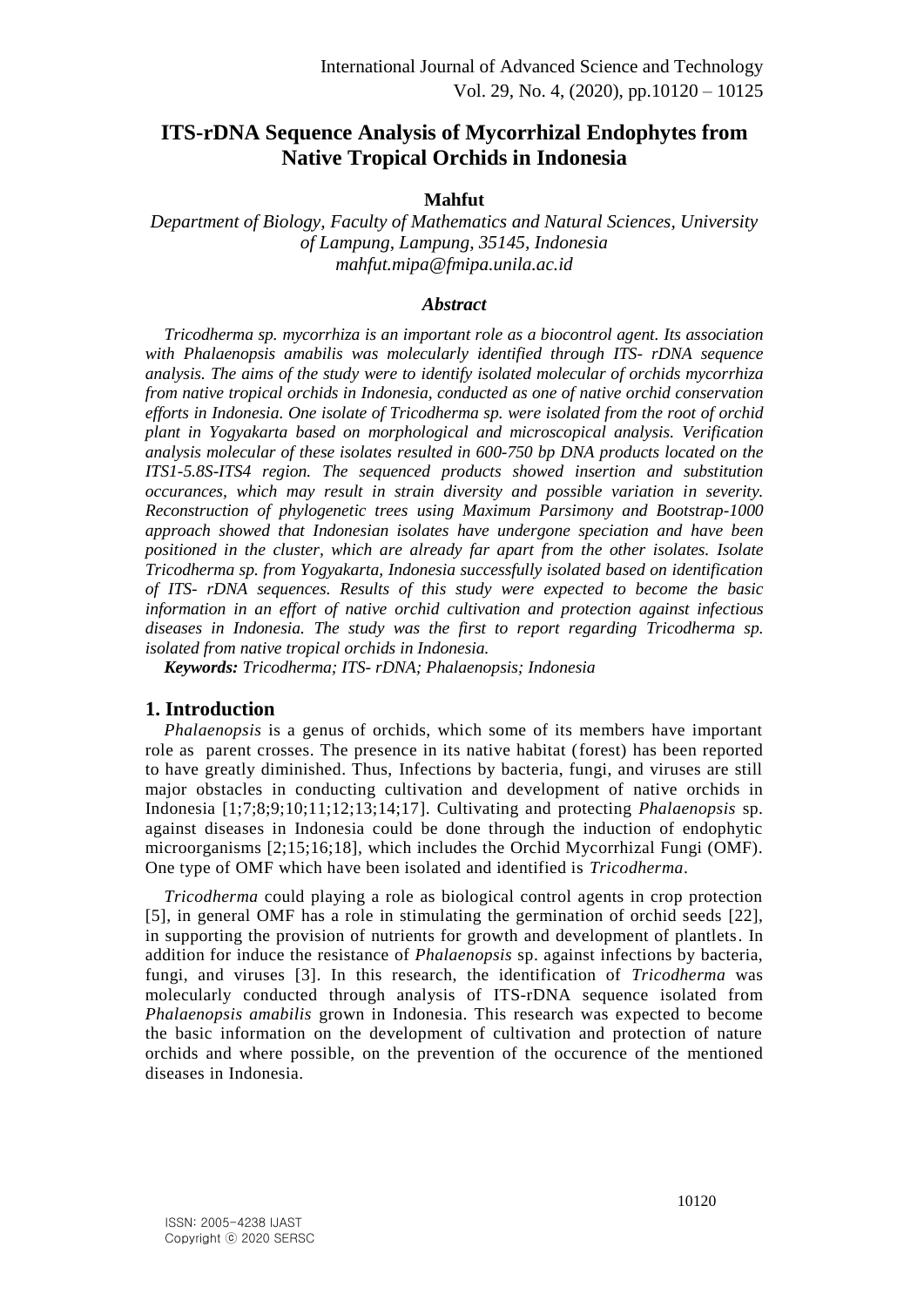## **2. Materials and Methods**

## **2.1. Plants Materials**

The sampling of healthy roots of *Phalaenopsis amabilis* was conducted at four different locations: orchid garden in Condong Catur and Parakan (Yogyakarta), Balikpapan Botanical Garden (East Kalimantan), and Sultan Adam Forest (South Kalimantan). On the separated study, isolation results showed positive samples of mycorrhizal endophyte *Tricodherma* based on morphological and microscopical analysis.

## **2.2. Molecular Analysis**

Genomic DNA isolation was performed using techniques modified from *cetyltrimethylammonium bromide* (CTAB) method [4] on samples of pure cultures of isolated mycorrhizal endophyte *Tricodherma*. Genomic DNA was PCR amplified according to the manual instructions of *GoTaq® Green PCR mix (Promega)*. Predenaturation reaction and amplification was carried out using methods by [6], with a pair of universal primers, rDNA-ITS1 (5'-TCCGTAGGTGAACCTGCGG-3') and rDNA-ITS4 (5'-TCCTCCGCTTATTGATATGC-3'). PCR products were visualized using electrophoresis on 2% agarose gel stained with ethidium bromide and 100 bp *Vivantis DNA ladder* was used as marker. The visualized DNA bands indicated the length of the targeted base pairs of ITS- rDNA, which were subjected to sequencing.

## **2.3. Phylogenetic Analysis**

Sequencing results were analyzed using *Sequence Scanner* software; the nucleotide sequences were combined using *EditSeq* and *SeqMan* of the *Software Suite for Sequence Analysis DNASTAR Lasergene DM Version 3.0.25*. *BLAST* software was used to determine and to compare the sequence homology with the data contained in the DDBJ database. Comparation between sequences of isolates was carried out using *Algorithm Multiple Alignment Parameters DNA* with *Kimura-2 Parameters*, relationship and phylogenetic analysis using the *Neighbour Joining*  of *MEGA 5 Beta* program. Statistical analysis on internal branch was done using *the bootstrap* value with 1000 replication.

## **3. Results and Discussion**

## **3.1. Sample Collection**

A total of 12 samples of healthy roots of *Phalaenopsis amabilis* were isolated from 4 different locations, such as orchid garden in Condong Catur and Parakan (Yogyakarta), Balikpapan Botanical Garden (East Kalimantan), and Sultan Adam Forest (South Kalimantan). Positive result of *Tricodherma* was found from orchid garden in Parakan, which had colony characteristic traits i.e. yellowish to white color, colony appearance like a cotton, 90° branching hyphae shape, binucleate, with colony growth rate of 0.72 mm/hour, referring to [21;23].

## **3.2. Molecular Analysis**

ITS- rDNA amplification results showed a specific band with a size between 600 and 750 bp similar to that reported by [6]. Internal transcribed spacer (ITS) is an area of the nuclear ribosomal DNA (nrDNA), which has the role of providing important information on the reconstruction of phylogenetic trees at different taxonomic levels [20], as well as similarity at the level of intrageneric[9].

Sequencing results were combined and analyzed using *DNASTAR Lasergene DM Version 3.0.25*. Total number of nucleotide of MP isolates which succesfully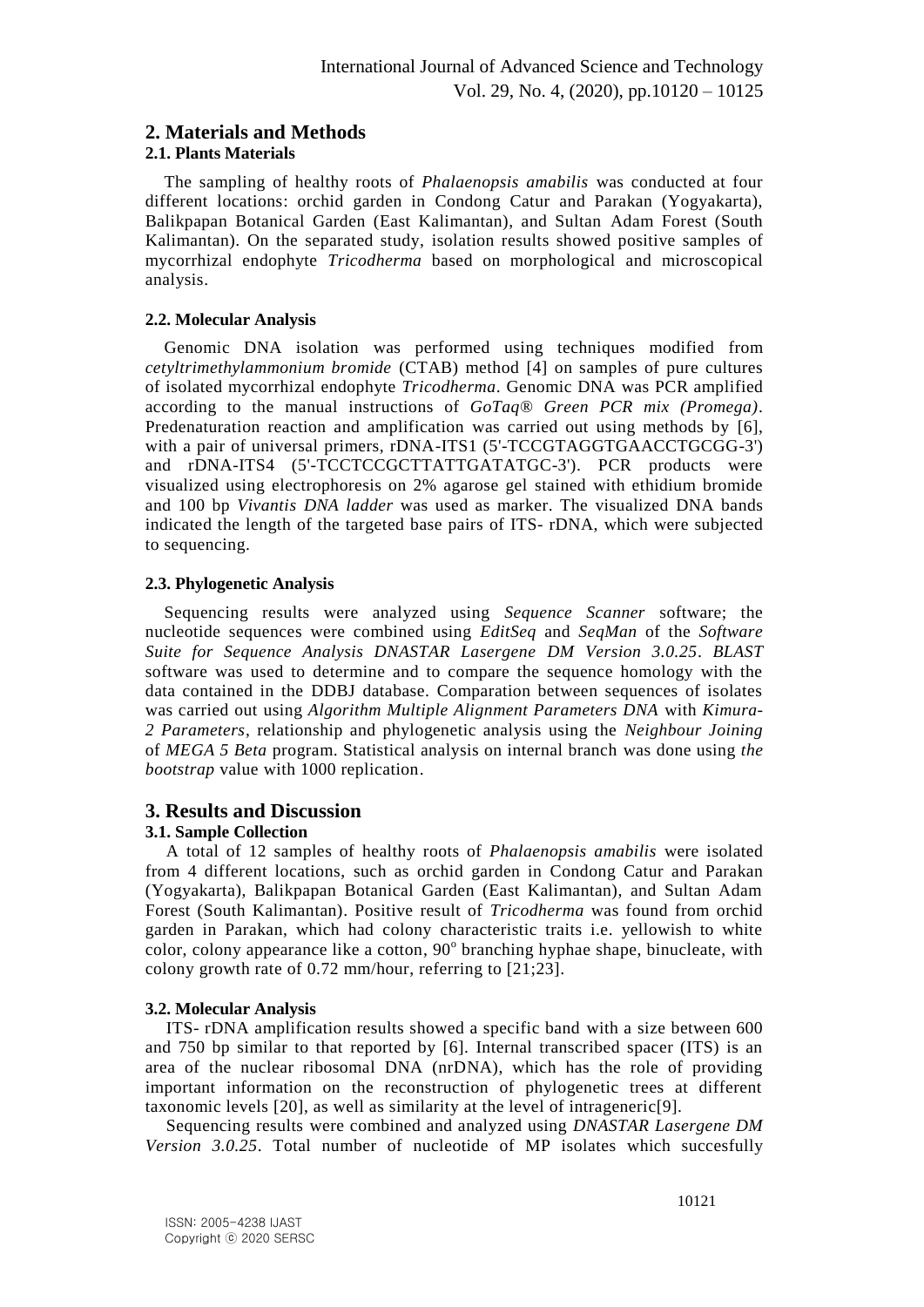scanned was 661 with 41.4% GC content. Analysis results were obtained by incorporating sequences to<http://blast.ncbi.nlm.nih.gov/> site and confirmed that MP isolates were *Tricodherma*. Furthermore, search analysis of homologous sequences carried out using BLAST on NCBI site resulted in 47 sequences indicating a close relationship with high level of similarity of 99%. This result showed that the MP sequences are representative of *Tricodherma* isolates, a non-pathogenic (endophyte) associating with the root of orchid (OMF).

The whole isolates originated from various countries in Asia (Israel, China, Taiwan, Japan, Iran, Singapore, and India), America (USA, Cuba, and Argentina), and Europe (Italy, Netherlands and Spain). Some isolates of *Tricodherma*, was collected from the roots of *Vanda* miss Joaquim (AJ318420) and Brite Ng (AJ318429) orchids, and also from the roots of other plants such as *Rosa hybrida* cv. Linda (KC825348), strawberry *Fragaria x ananassa* (AY927319) and apples (EU002945.1). Total bases amplified from each isolate ranged from 560 to 725 bp, except from DQ097889.1 isolate with a total amplified base of 1500 bp. Maximum *BLAST* score between isolates ranged from 1005 to 1186 with homology (ident.) 99% and query cover ranged from 84 to 99%.

Analysis on 14 other *Tricodherma* isolates selected based on the distribution area of each different country, showed that isolates from Indonesia were highly different from those of other countries with similiarity index (IS) ranging from 45.2 to 49.9%. It was clear that isolates from Indonesia has been undergoing speciation and are different from isolates from other countries.

Alignment result of nucleotide sequences of 15 *Tricodherma* isolates showed high occurrence of point mutations in isolates from Indonesian, which were largely insertions and substitutions. Of the 606 total bases aligned, there were 44 bases having substitution consisting of 21 transition and 23 transversion bases.

Each of these mutations had an influence on changes in amino acids formed. Of the total 194 amino acids belonging to isolates from Indonesia, some of which had very different percentage from those of other isolates. Some amino acids of isolates from Indonesia had increased their number dramatically compared to those of other isolates, i.e. Ala, Glu, Val, Gln, Lys, and Tyr by 0.7%, 1.76%, 1.8%, 2.3%, 3, 1%, and 4.73%, respectively, of total average. Several other amino acids had also decreased in number, i.e. Asp, Arg, Trp, Thr, and Leu by 0.11%, 1.53%, 2.07%, 2.25%, and 4.32%, respectively, of total average.

It appeared that the resulted amino acid changes had enormous influence in the process of adaptation to the environment in Indonesia. Results of the relationship analysis between isolates through the reconstruction of phylogenetic tree showed that isolates from Indonesia were on separated branches and far apart from 14 other isolates (**Figure 1**).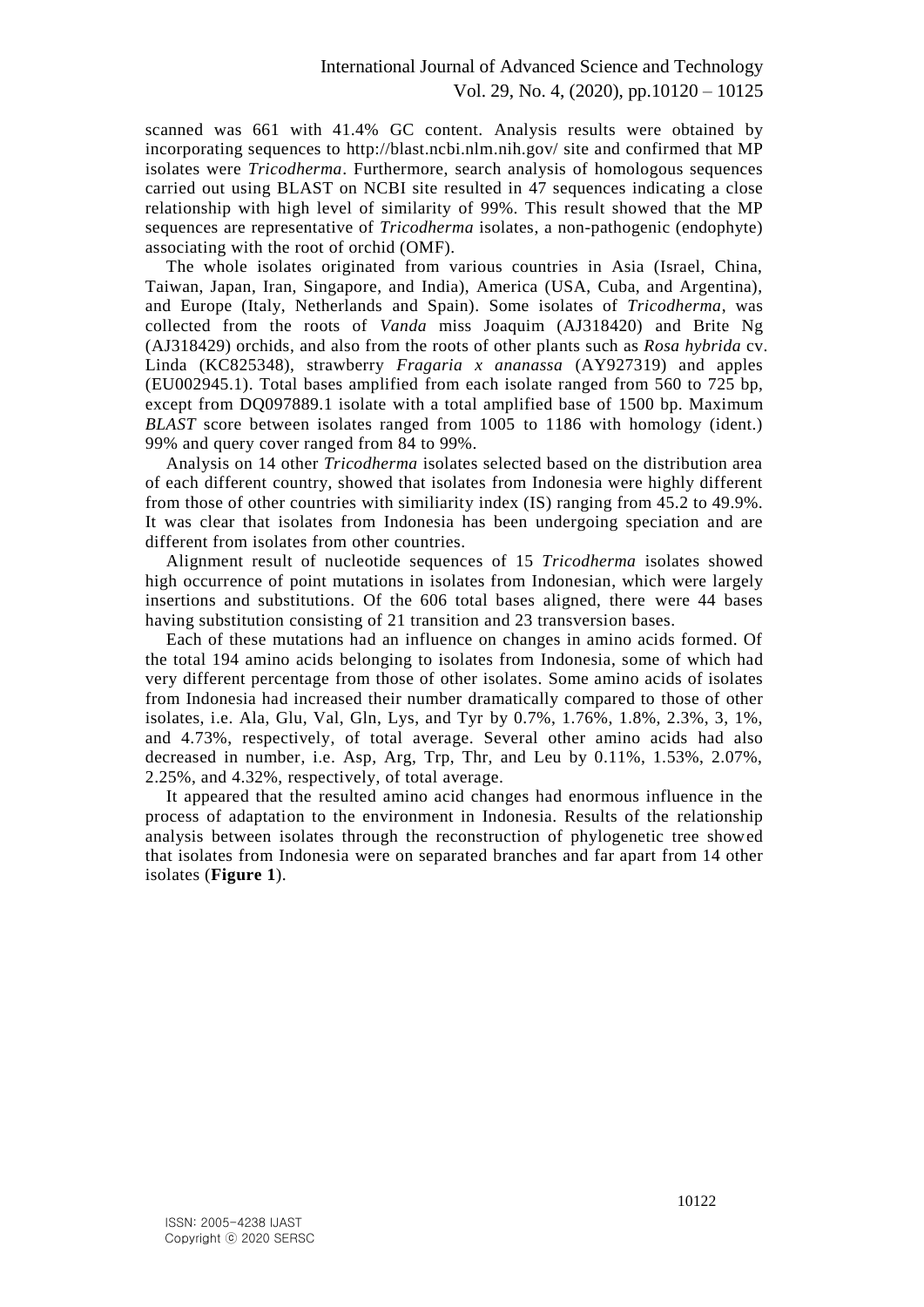International Journal of Advanced Science and Technology Vol. 29, No. 4, (2020), pp.10120 – 10125



#### **Figure 1. Reconstruction of phylogenetic trees of** *Tricodherma* **isolates based on nucleotide sequences with Maximum Parsimony method with Bootstrap-1000 approach**

*Maximum Parsimony* method with *Bootstrap-1000* approach classify the data based on specific characters (discrete character states) on which nucleotide sequences are used to obtain information about evolution through evolutionary data changes. The results of analysis were classified based on distribution on the geographical areas. A lengthy branch, which well separating between the two groups, indicated that isolates from Indonesia had considerably evolved and it led to speciation events. Such changes in sequence through mutation was supported by the ability of the mycorrhizal itself to adapt to environmental changes as well as to its host range. The adaptability of mycorrhiza is strongly influenced by the presence of amino acid changes due to mutations that alter the function of genes which they arrange.

The reconstruction of phylogenetic tree, in addition to explaining relationship based on geographic regions, also determine the origin and history of distribution of the isolates. Trading activities of plants, fruits, and seedlings from several countries which are reported to have been infected by *Tricodherma* is most likely the cause of its spreading. Indonesia is known as an importer country of orchid plant seedlings from Asian countries such as Thailand, Singapore and Taiwan [8], and possibly have imported seedling and fruit of apple and strawberry plants from other countries such as India and Italy that had been reported infected by *Tricodherma* isolates. Proximity with Singapore in terms of geographical location is also very possible to allow distribution activities of orchids between the two countries.

This study results proved that nucleotide sequences and amino acid of *Tricodherma* isolates from Indonesia were different with other isolates from another country (Asia, Europe, and America) due to adaptation to various environmental conditions. Furthermore, the mutations are capable of causing the *Tricodherma* to lose its ability to infect and to associate with host plants. Another possible result of mutations is that *Tricodherma* could have the ability to infect plants while showing pathogenic characters or otherwise become mycorrhizal endophytic.

One way to control pathogens of orchids is by using biological control, such as the mechanisms of mycorrhizal resistance induction. *Tricodherma* as OMF has a role as a biological agent in disease control [5] including infection of ORSV. This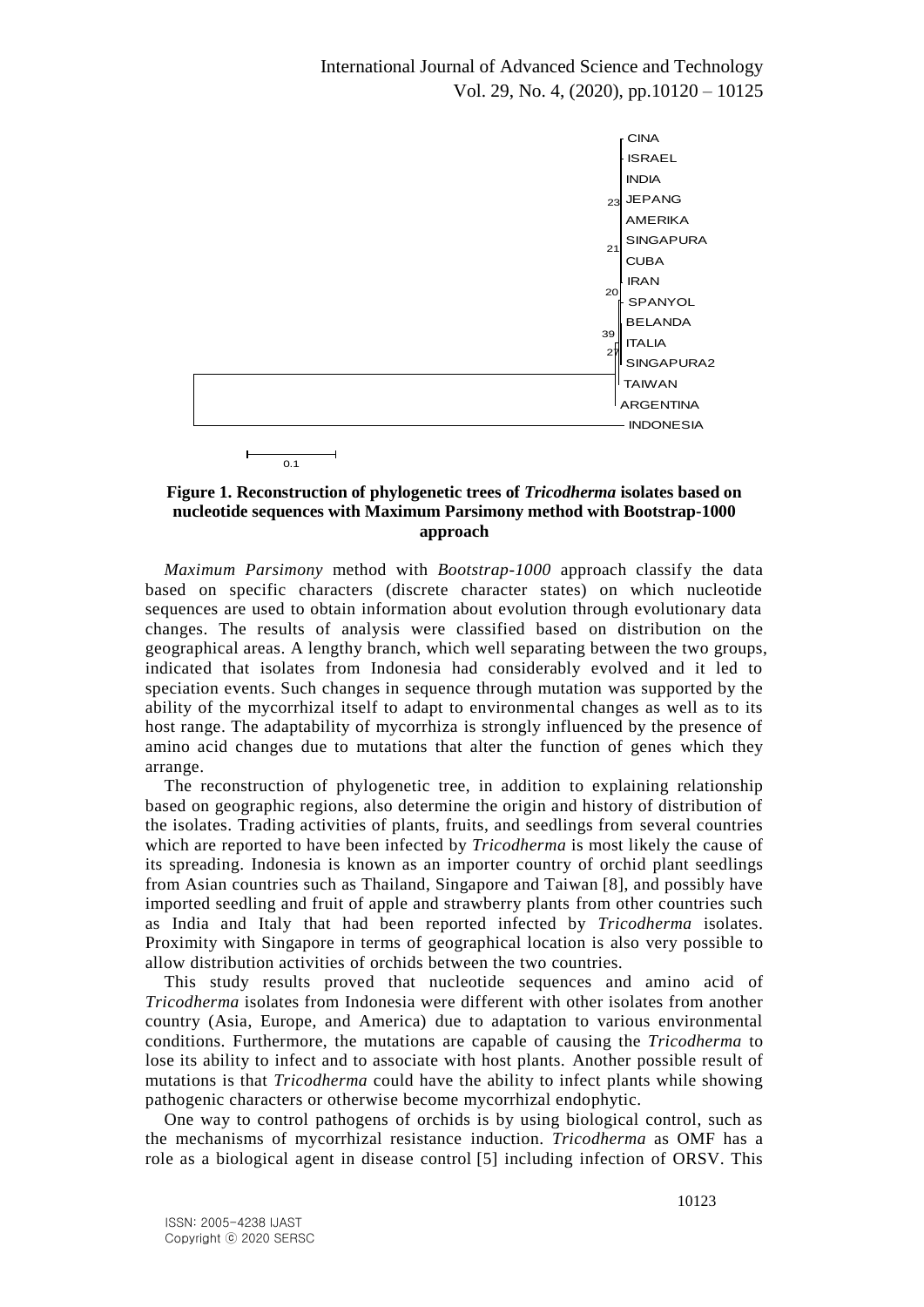study results clarified the MP sequence as OMF *Tricodherma* isolates from Indonesia based on identification of its ITS- rDNA sequences. Furthermore, this study was expected to be the basic information beneficial for the improvement of cultivation effort as well as for the development of biocontrol agents through natural orchid protection against pathogens and diseases.

#### **References**

- [1] A.D. Kumalawati, S. Abdullah, B.S. Setiadi, and Mahfut, "Study on Genetic Diversity and Convervation of Orchids in Wonosadi Forest, Gunung Kidul Based on Molecular Analysis", Proceedings of International Conference on Biological Science, Yogyakarta, Indonesia. (**2011**). pp. 54.
- [2] E.A. Tanawy, "Acquanting With Salt Tolerant Endophytic Bacteria Isolated From Rice", Plant Grown, vol. 1, no. 2, (**2009**). pp. 72-79.
- [3] J.A.E. Moreno, E.A.G. Acuña, A.E.B. Román, D.J. Contreras, and T.J. López, "Chemical and Biological Fertilization of Phalaenopsis (Orchidaceae) Under Greenhouse Conditions', Terra Latinoamericana, vol. 18, no. 2, (**2000**). pp. 125-131.
- [4] J.J. Doyle and J.L. Doyle, "A Rapid DNA Isolation Procedure For Small Quantities of Fresh Leaf Tissue", Phytochem. Bull., vol. 19, (**1987**). pp. 11–15.
- [5] J.T. Otero, A.T. Mosquera, and N.S. Flanagan, "Tropical Orchid Mycorrhizae: Potential Applications in Orchid Conservation, Commercialization, And Beyond", Lankesteriana, vol. 13, no. 1–2, (**2013**). pp. 57-63.
- [6] K. Nadarajah, N.S. Omar, M.M. Rosli, and O.S. Tze, "Molecular Characterization and Screening For Sheath Blight Resistance Using Malaysian Isolates of Rhizoctonia solani", BioMed Research International, (**2014**). pp. 1-18.
- [7] Mahfut and B.S. Daryono, "Deteksi Odontoglossum ringspot virus (ORSV) Terhadap Anggrek Alam di Hutan Wonosadi, Gunung Kidul", Biogenesis, vol. 2, no. 2, (**2014**), pp. 101-108.
- [8] Mahfut, T. Joko, and B.S. Daryono, "Molecular Characterization Molecular of Odontoglossum ringspot virus (ORSV) in Jawa and Bali, Indonesia", Asian Journal of Plant Pathology, vol. 10, no. 1-2, (**2016<sup>a</sup>** ). pp. 9-14.
- [9] Mahfut, B.S. Daryono, T. Joko, and S. Somowiyarjo, "Survei Odontoglossum ringspot virus (ORSV) yang Menginfeksi Anggrek Alam Tropis di Indonesia", Jurnal Perlindungan Tanaman Indonesia, vol. 20, no. 1, (**2016<sup>b</sup>** ). pp. 1-6.
- [10] Mahfut, B.S. Daryono, and S. Somowiyarjo, "Deteksi Odontoglossum ringspot virus (ORSV) yang Menginfeksi Anggrek Asli Koleksi Kebun Raya di Indonesia", Jurnal Fitopatologi Indonesia, vol. 13, no. 1, (**2017<sup>a</sup>** ). pp. 1-8.
- [11] Mahfut, B.S. Daryono, and S. Somowiyarjo, "Identifikasi Molekuler DNA Kloroplas Pada Anggrek Terinfeksi Odontoglossum ringspot virus (ORSV) di Magelang, Jawa Tengah", Prosiding Seminar Nasional Pengendalian Penyakit Pada Tanaman Pertanian Ramah Lingkungan II Perhimpunan Fitopatologi Indonesia Komisariat Daerah Yogyakarta, Solo, dan Semarang, Yogyakarta, Indonesia, (**2017<sup>b</sup>** ), pp. 354-360.
- [12] Mahfut, "Indonesia Darurat Konservasi: Sudah Amankah Kebun Raya Kita?", Prosiding Seminar Nasional Biodiversitas Indonesia, Jurusan Biologi, Fakultas Sains dan Teknologi, UIN Alauddin Makassar, (**2019**). pp. 1-6.
- [13] Mahfut and B.S. Daryono, "Variation Symptoms and Resistance Response of Different Types on Orchids (Orchidaceae) Against Odontoglossum ringspot virus (ORSV) Infection", International Series on Interdisciplinary Science and Technology, vol. 4, no. 2, (**2019**). pp: 246–249.
- [14] Mahfut, B.S. Daryono, A. Indrianto and S. Somowiyarjo, "Plant-Virus Interaction on Orchids Infected Odontoglossum ringspot virus (ORSV) in Bogor Botanical Garden, Indonesia", The 1st International Conference on Science and Technology (ICoST), Makassar, Indonesia (**2019<sup>a</sup>** ).
- [15] Mahfut, B.S. Daryono, A. Indrianto, and S. Somowiyarjo, "Effectiveness Test of Orchid Mycorrhizal Isolate (Ceratorhiza and Trichoderma) Indonesia and Its Role as a Biofertilizer", Annual Research & Review in Biology, vol. 33, no. 4, (**2019<sup>b</sup>** ). pp. 1-7.
- [16] Mahfut, "Effectiveness Test of Orchid Mycorrhizal Isolate (Ceratorhiza and Trichoderma) Indonesia and Its Role as a Biofertilizer: Critical Overview", Current Research Trends in Biological Science Vol. 1., Book Publisher International, India & United Kingdom, (**2020<sup>a</sup>** ). pp. 139-145.